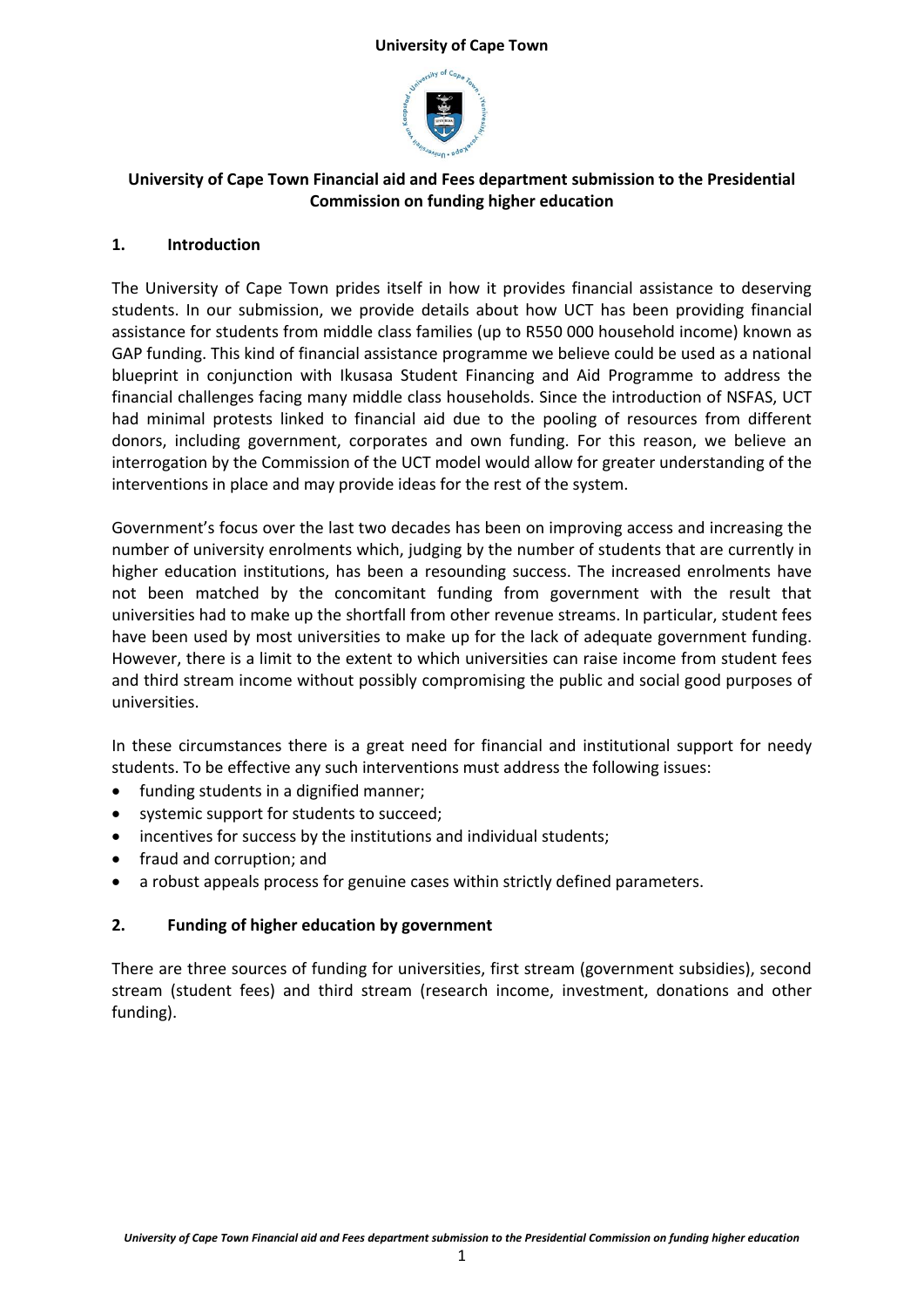



#### **Figure 1: Comparison of university income sources 2000 and 2014 (nation-wide)**

In 2000 government funding accounted for nearly half of all university income, but in 2014 this had dropped to 41%. More alarming is the increase in student fees during the same period from 24% to 35%, an increase of 11 percentage points during the period in question. Although, NSFAS funding of poor students has increased over the years (it is accounted under student fees), the reality is that the overall decline in government funding has been compensated by the increase in student fees. Viewing the average state contribution to higher education in relation to the tuition makes it clearer why universities rely on fees as an integral source of their income.

Source: DHET and USAf, 2015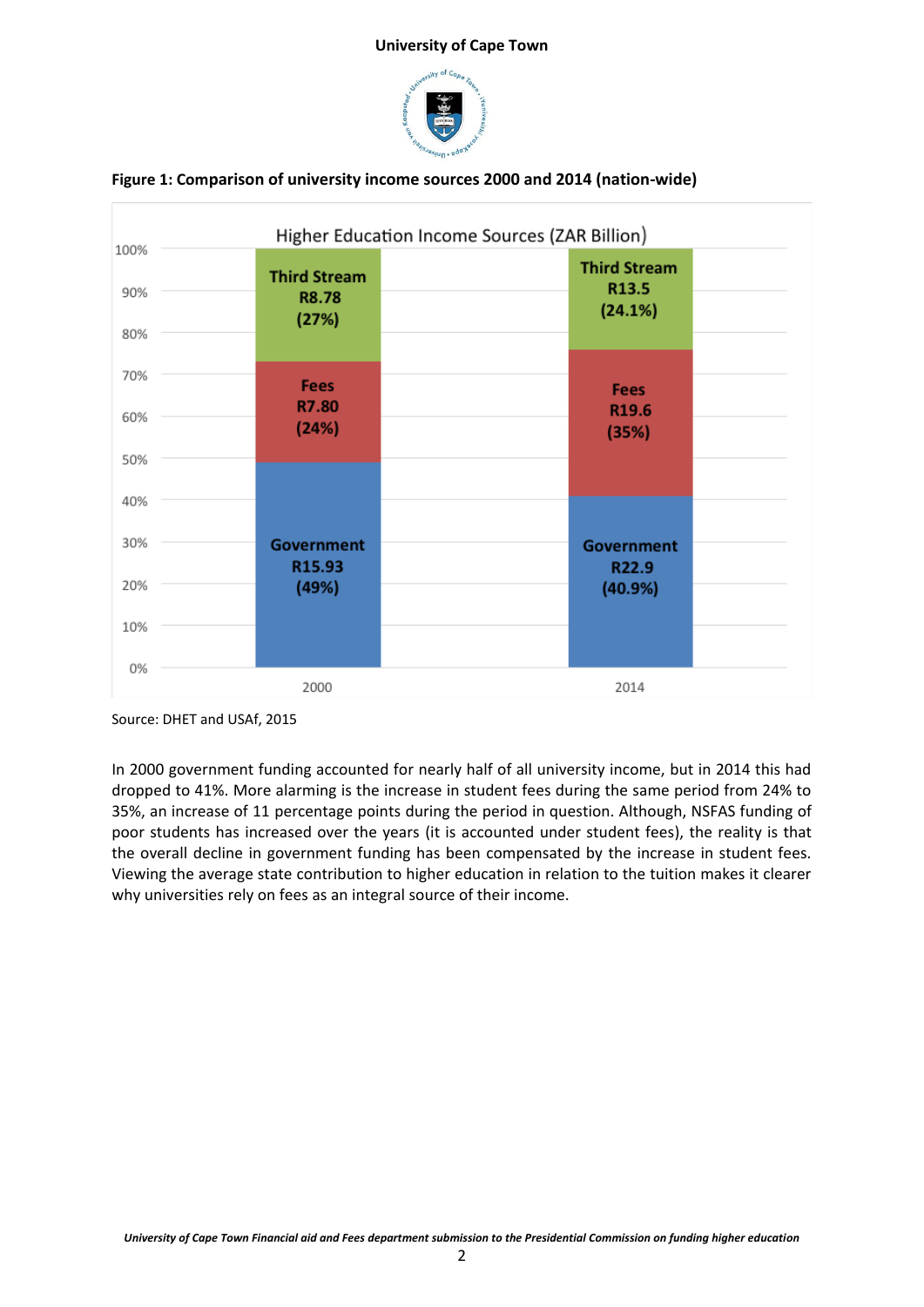



**Figure 2: Comparison of UCT income sources 2000 and 2014**

Source: UCT Annual Reports

UCT's income between 2000 and 2014 mirrors that of the entire higher education sector. In 2000, government funding accounted for 29% of total revenue while tuition fees made up only 17% and the balance being made up by third stream funding. The most notable change between 2000 and 2014 is firstly the percentage change in government funding and tuitions fees. Government funding reduced from 29% in 2000 to just over 22% in 2014, while fees increase from 17% to account for 22%. The most revealing aspect of this is the monetary value of both income streams, which shows that in 2014 government funding is nearly on par with tuition fees, whereas in 2000 government funding was almost twice the amount of tuition fees. Third stream income which includes largely research funds, student residence accommodation, donations, interest and investments is by far the biggest income for UCT. An analysis of this income stream shows that most of the income is designated and cannot be used for operational needs of the University.

# **3. The legislative and policy framework underpinning fee free education**

The Constitution of the Republic of South Africa (Act 106 of 1996) stipulates that everyone has the right to a basic education, including adult basic education and further education, which the state, through reasonable measures, must make progressively available and accessible. The Constitution clearly supports the notion of affordable higher education for all and progressive support for financially needy students to access higher education, but it does not make provision for free higher education.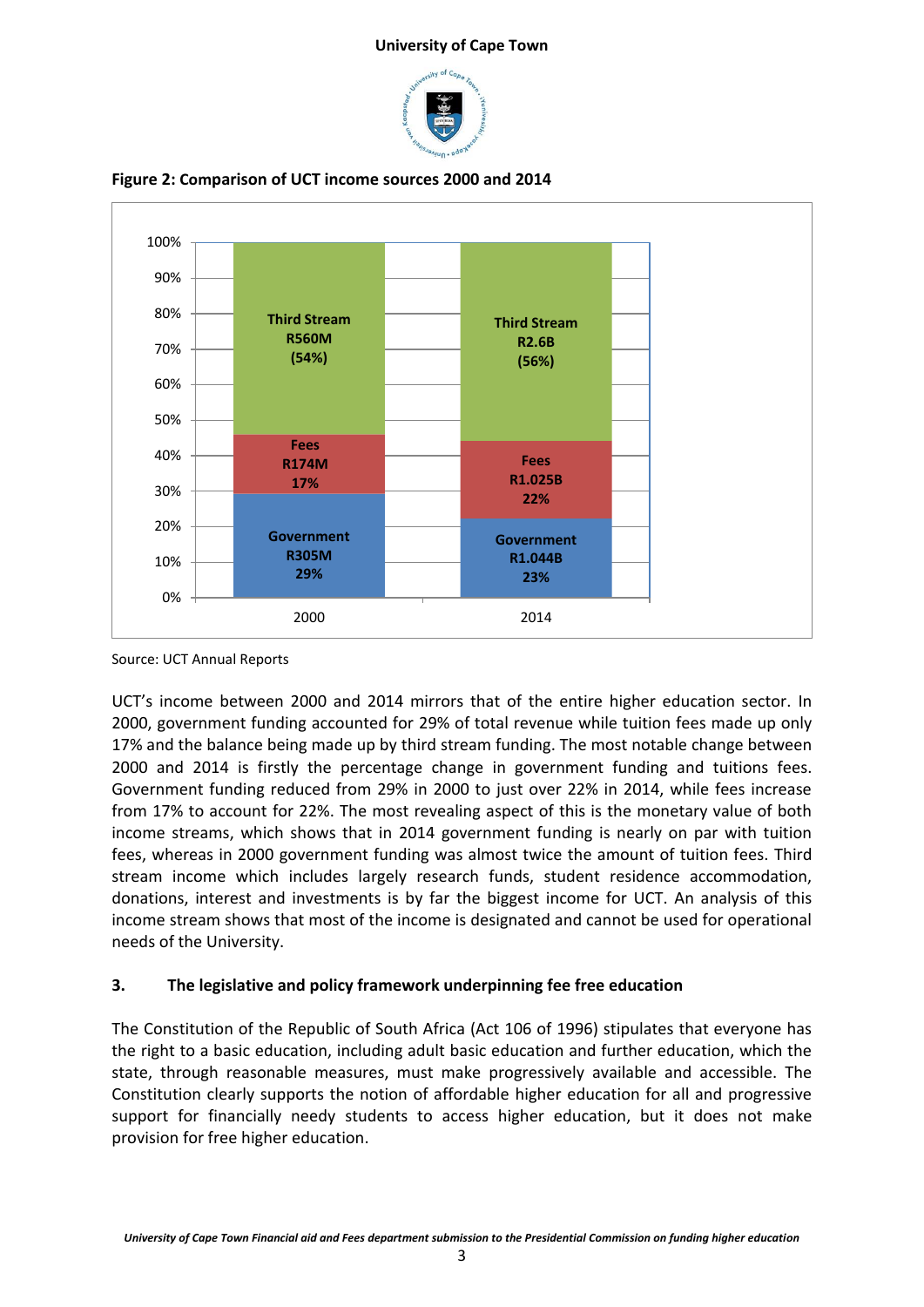

The White Paper for Post-School Education and Training (November 2013) states that the Department of Higher Education and Training (DHET) remains committed to progressively introducing free education for the poor in South African universities as resources become available. The White Paper cites a Fee-Free Report which indicates that for the poor in South Africa is feasible, but will require significant additional funding of both NSFAS and the university system". Therefore, everything possible must be done to progressively introduce free education for the poor in South African universities as resources become available.

### **4. Should fee-free higher education be supported?**

The idea of fee free education is a moot point. Education is a 'public good' whose role cannot be underestimated in addressing underdevelopment and social inequalities. The contribution of higher education to national economic growth and social development is widely accepted, especially given the local and international economic environment that places a high premium on innovation and ideas. Higher education provides the high level professional and skills needs of a growing economy, contributes to research, knowledge production and innovation, and yields social benefits over and above the private benefits that accrue to graduates.

It is the authors' view that fee-free higher education for all in the current economic context is neither equitable (it becomes a state subsidy to the rich) nor likely to be affordable given other social priorities and the envisaged lack of meaningful economic growth over the medium term. South Africa's economic outlook remains vulnerable to international factors and developments.

## **Affordability:**

Domestic growth forecasts over the medium term show that government will have an increasingly difficult task to meet its revenue targets, let alone find additional resources. In an environment of rising inflation, higher debt and debt-service costs, and increasing social benefits, beneficiaries, rising unemployment, slow revenue growth impacts on government's capacity to meet the targets of the National Development Plan. Should the country be downgraded, the impact will be even bigger and will make it even more difficult to maintain the current government basket of services let alone provide sustainable funding for higher education.

In response to the unprecedented student protest action last year around *#feesmustfall*, the government made an additional allocation of R16.3 billion for short-term (next three years) funding challenges in higher education. Of this, R5.7 billion goes towards the funding shortfall at universities caused by keeping fees for the 2016 academic year at 2015 levels, and the carry-through costs over the MTEF period. An amount of R2.6 billion in 2016/17 is transferred to the National Student Financial Aid Scheme (NSFAS) to clear the historic debt of over 70 000 students and a further R8 billion over the medium term to enable currently underfunded students to complete their studies.

Is it likely the government can fund more? The 2016 Budget Review shows that the funding has been reprioritised from existing government programmes. It is therefore unlikely that further reprioritisation on a significant scale (to roughly double the higher education budget) will be possible without compromising the provision of other government services and priorities.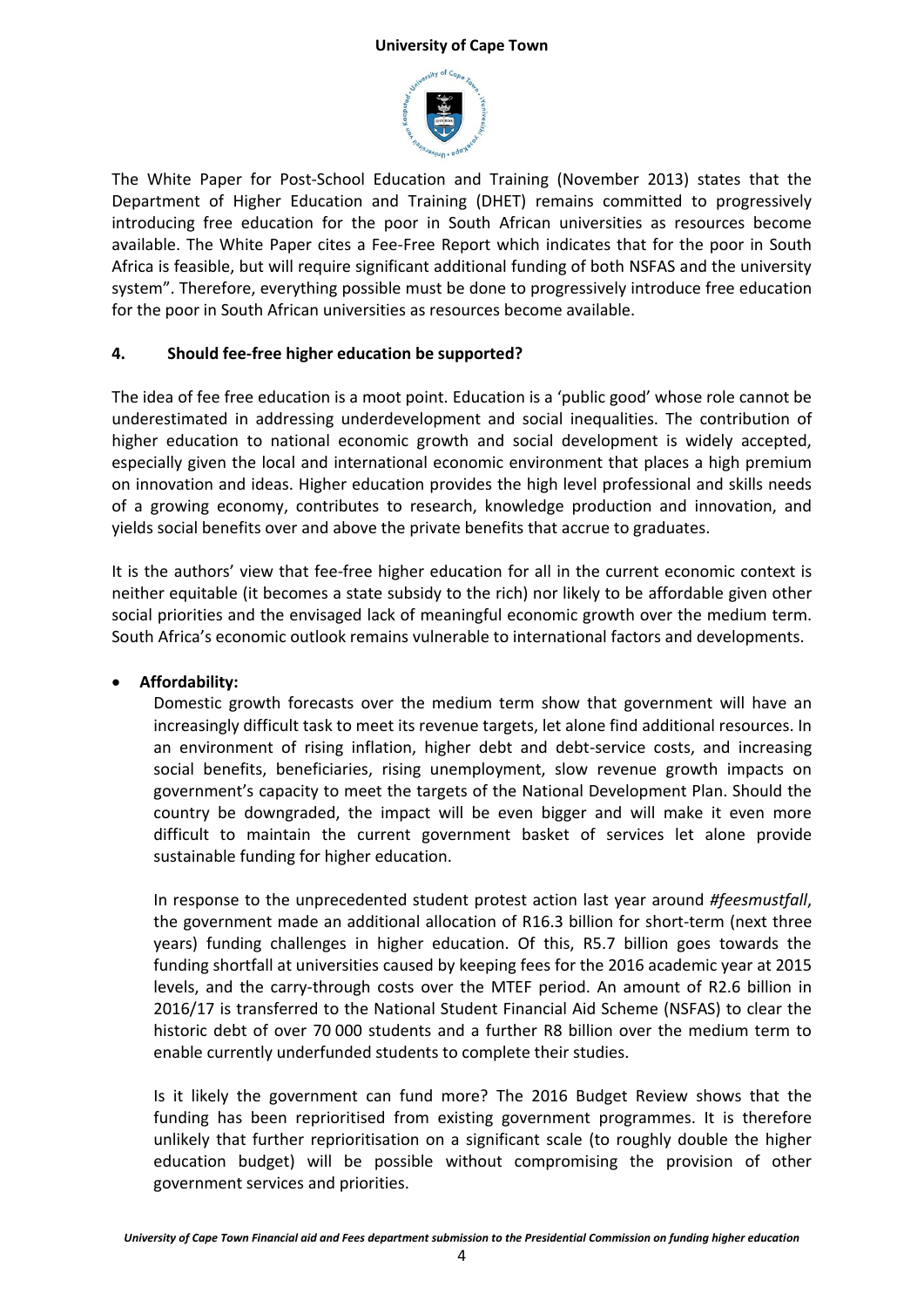

It is for this reason that the current system of cost sharing becomes even more essential as government will be unable to provide free fee education for all.

# **Equity:**

The HESA 2007 Fees Report explains that besides fee free education being unaffordable, equity is another important rationale for cost sharing. The equity rationale for cost sharing is predicated on the following premises:

There is nothing like 'free' higher education. 'Free' higher education is actually paid for by all citizens, including the permanently poor through indirect taxes, whether or not they know that they have been taxed.

A big percentage of the beneficiaries of higher education are from the richer segments of society who are able to pay a portion of the costs of instruction. Thus, a policy of 'free' higher education would in effect benefit this category of students. Such a policy would have negative equity implications. Simply put, resources would be transferred from the fiscus to affluent families. Through taxation, the poor would be made to pay for the education of the rich. Even if students are poor while at university, they are likely to earn higher than average incomes after graduating. This imbalance in life-time earnings and expenditures can be corrected by a loan scheme while providing 'free' education to those who will be able to pay later.

Alternately, with fees, and even higher fees for the wealthy, a portion of the tuition fees collected could be used to fund grants and loans for students likely to be excluded from higher education. This has positive redistributive effects. It also allows whatever government funds are available for higher education to be spread to cover more students.

## **5. The National Student Financial Aid Scheme**

The National Student Financial Aid Scheme, despite its current challenges of lack of adequate funding for all deserving students and capacity issues, plays an important role by ensuring that academically able but financially needy students have access to funding. Without NSFAS, deserving students would otherwise not be able to afford to access higher education. The profile of students in higher education has changed considerably over the last 20 years and is now overwhelming black and women.

The White Paper for Post School Education and Training states that in 1994 55% of students at public universities were black (African, Coloured and Indian) and now just over 80% are black. This reality would not have been possible without the establishment of a growing financial aid initiative. However, in 2014 close to 54 000 students (or 29%) of eligible students could not be assisted by NSFAS. Furthermore, the number of funded students declined from 2013 to 2014 (194 923 (university) students to 186 150 respectively).

The 2015 final number of students funded will only be released publicly in September but it is anticipated that only 178 961 university students were funded. The main reason is that the costs of study per student went up more than the total funds available to NSFAS to distribute.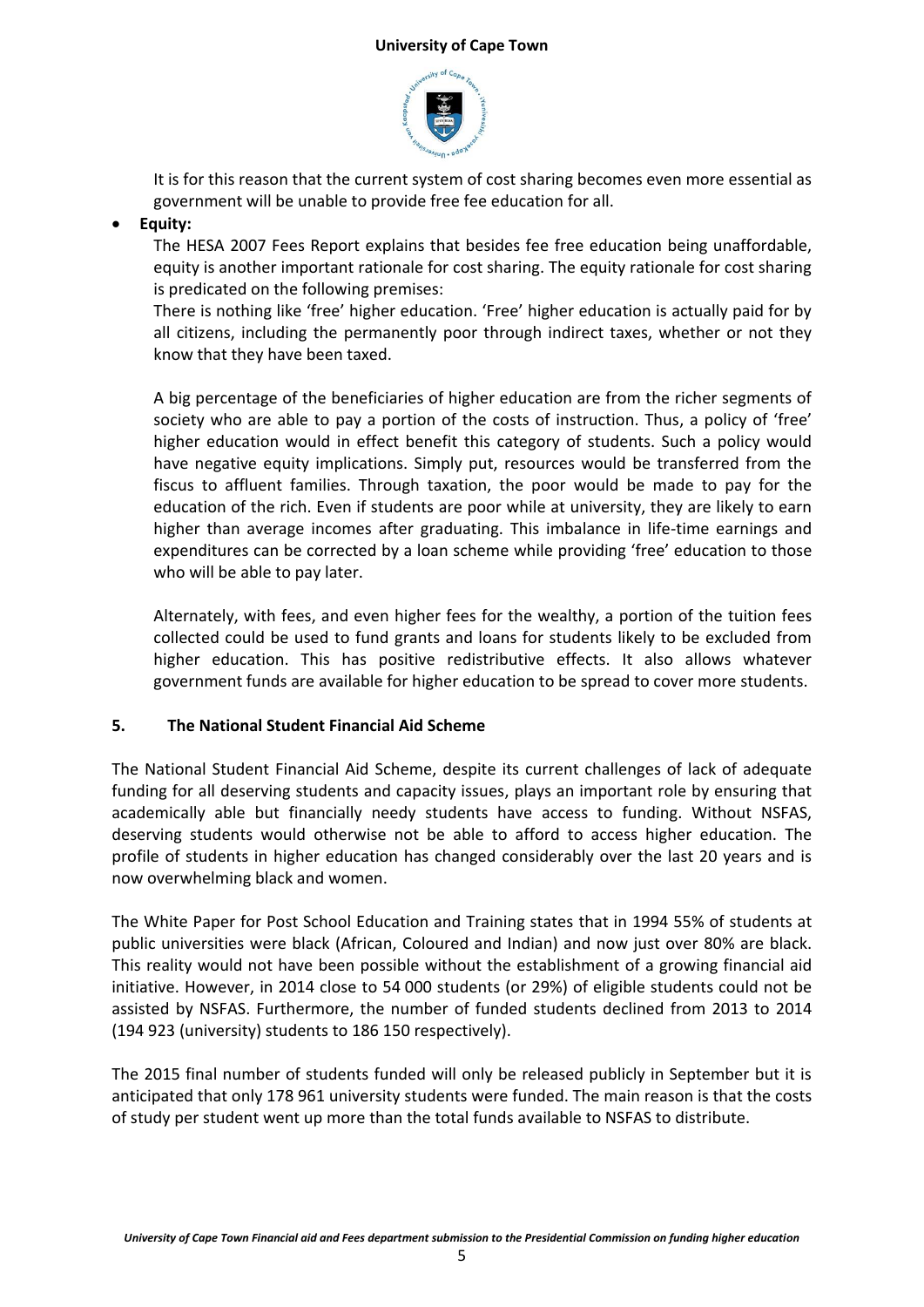

The funding of students cannot be considered without taking into account various factors:

- Is NSFAS funding the right students? The issue of fraud in the system must be addressed given resource limitations vs demand. Hopefully this will be addressed by the DHET fraud investigation.
- The parameters of the National Means Test (NMT) are unrealistic especially in relation to Expected Family Contributions (EFC's).
- National Means Test determining the size of the award; underfunding of students by the NMT and HEI's.
- The lack of funding for the so called "Missing Middle" who nevertheless earn too little after tax to afford the typical costs of university study of R60,000 to R120,000 per year.

# **4.1 The NSFAS National Means Test**

Discussions regarding funding needy students cannot be undertaken without consideration of the tools used to determine financial need (eligibility). To this end the current National Means Test takes centre stage. The National Means Test (NMT) was implemented in 2003, for use by all institutions that receive NSFAS funding, in order to ensure that a uniform mechanism is used to determine financial need across the system. NSFAS does not have a single employee at any of the universities administering the means test. Coupled with poor monitoring and oversight from NSFAS, the different higher education institutions have over the years customised the means test to suit their specific context. This has resulted in lack of uniformity in the application of the means test.

The Report of the Ministerial Committee on the Review of the National Student Financial aid Scheme, summed up the difficulties of the NMT when it stated that "the current structure of the means test and the way it is applied by institutions is inappropriate, inequitable and requires revision". In particular it excludes children from families who earn above the R122 000 per annum qualification threshold, but who still cannot afford to attend university. The fact that the NSFAS means test excludes this "missing middle" is universally condemned by institutions, financial aid offices (FAOs) and students. However, communication to universities in 2016 from NSFAS confirmed that there's no threshold on household income, but the means test determines the amount that a student gets. Furthermore, the Review Committee learned during its institutional visits that the usefulness of the means test has been undermined by two major factors:

- HEIs stop using the means test altogether when its results mean too few students are granted loans, causing campus unrest by students opposed to financial exclusion
- The concerted efforts of an apparently large proportion of students at many institutions to provide false information to appear as poor as possible in order to qualify for financial aid.

The Committee heard from institutions in all provinces that students claim to be orphans being cared for by grandmothers who receive state pensions, or to have unemployed parents, in order to beat the means test. Students admitted to the Committee that some supply false information in order to qualify for financial aid. The Committee Financial Aid Officers rely on student affidavits but have no way of validating the information provided.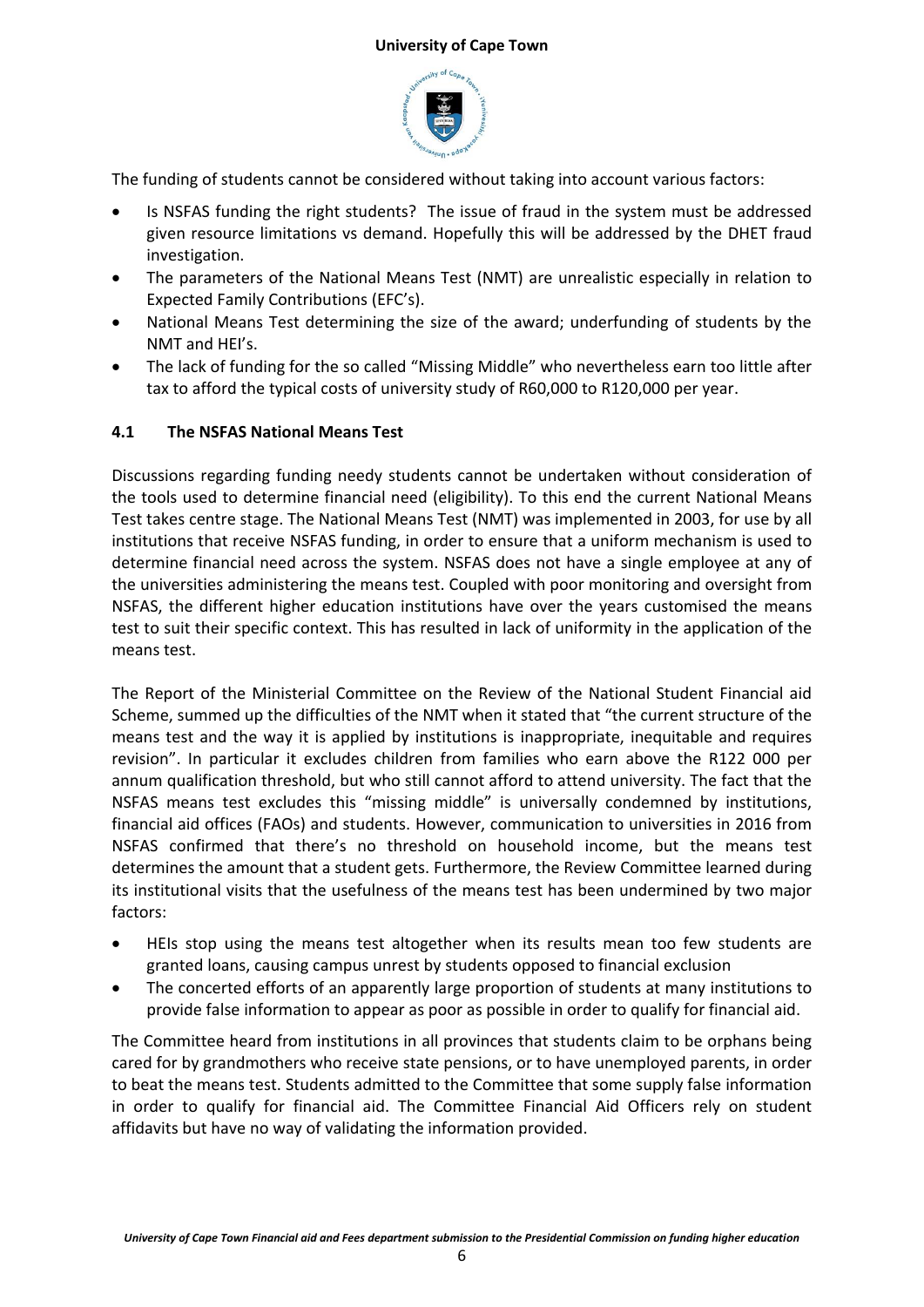

Although, there has been much attention given to mismanagement at NSFAS over the years, the question of student fraud has never been adequately addressed and we believe it is still the elephant in the room.

As long as there is no guarantee that the right students are being funded, valuable resources are being wasted. The University welcomes the intervention of the Ministry with the forensic investigation at a number of institutions to uncover the extent of fraud and corruption in the use of financial aid, and hopes that adequate measures will be put in place to address any shortcomings identified.

UCT has implemented a system to try to combat fraud by using a Credit Bureau to check or validate parent's employment status. Fraud is taken very seriously, and students and families found to have committed financial aid fraud are charged internally through UCT's Student Disciplinary Court, and a charge of fraud is laid at the local SAPS office. Those charged have been successfully prosecuted, and UCT has recovered all financial assistance and NSFAS funding provided. NSFAS funds recovered have been repaid to NSFAS. It is therefore important that the validation process for eligible students needs to be fool proof. The fraud uncovered has more than paid for the cost of operating the verification system. Other HEI's have started introducing this vetting system, but it is still the minority of HEI's. Furthermore, this should be a centralised function since students apply to multiple universities and currently each one has to do its own checking and investigations. The NSFAS Guidelines & Standards Handbook issued to HEI's for 2016, now requests HEI's to consider applying measures to combat fraud, including using a credit bureau for latest employment information.

## **4.2 The determination of the EFC**

The Ministerial Review Report failed to address the inherent flaws of the test, which results in huge disparities in the EFC, and in many cases unduly high EFC's.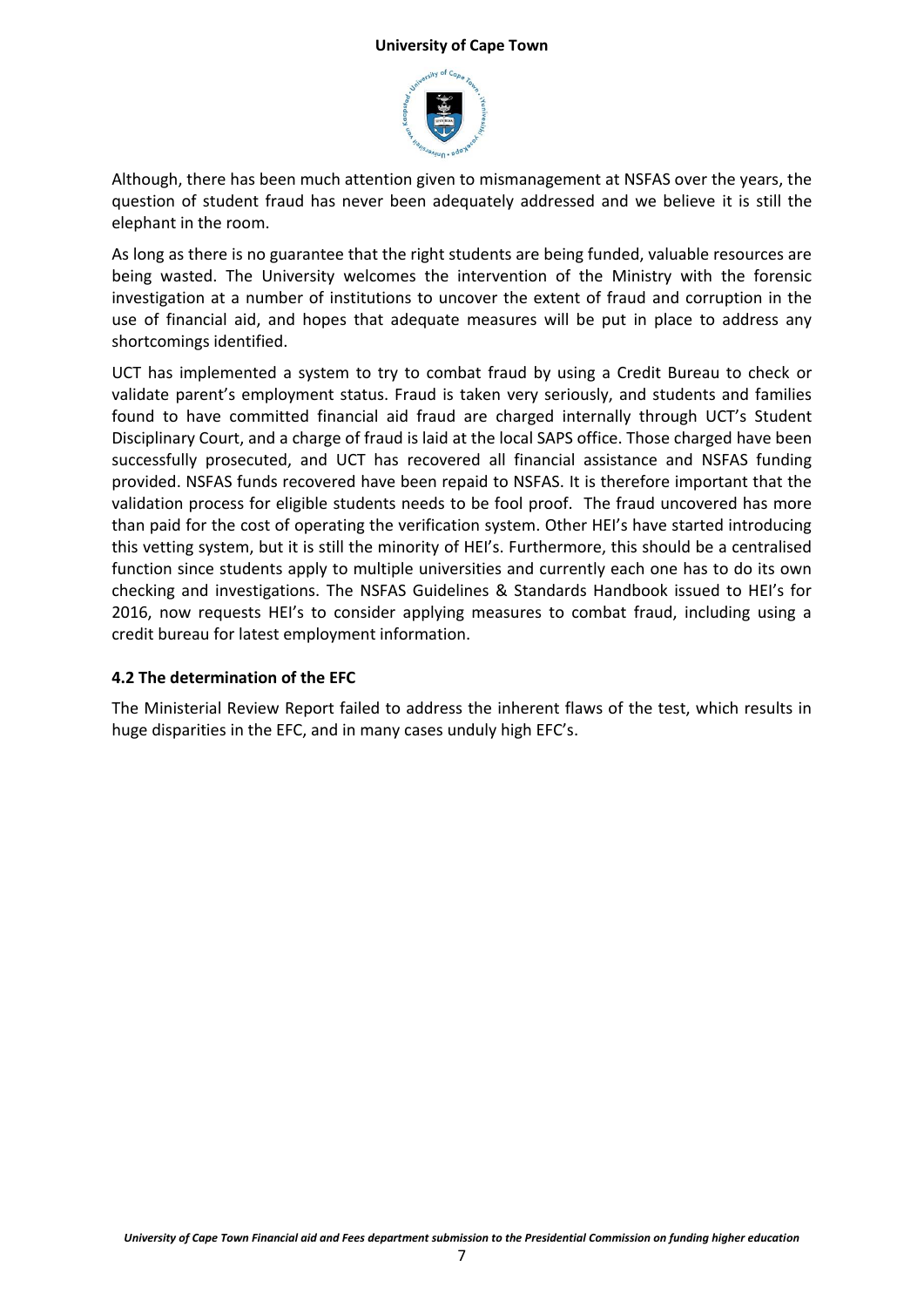

**Table 1 is an extract of students National Means Test data from R100 000 to R126 000 gross income on a family of 4, with 1 dependent studying.**

|    |                     | Net Income    | <b>Postal</b> | Family | <b>Living</b>    |                |         |                  |          | NSFAS EFC as a  | UCT EFC as a % of |
|----|---------------------|---------------|---------------|--------|------------------|----------------|---------|------------------|----------|-----------------|-------------------|
|    | <b>Gross Income</b> | (after tax)   | Code          |        | <b>Allowance</b> | <b>UCT EFC</b> |         | <b>NSFAS EFC</b> |          | % of Net Income | <b>Net Income</b> |
| R. | 100 566             | R 82464       | 7785          | R      | 56 499           | R.             | 4 0 0 0 | R                | 8 5 6 8  | 10%             | 5%                |
| R  | 102 900             | 84 378<br>R.  | 270           | R      | 60 515           | R              | 4 0 0 0 | R                | 7875     | 9%              | 5%                |
| R  | 103 260             | 84 673<br>R.  | 7785          | R      | 56 499           | R              | 5 1 0 0 | R.               | 9 2 9 7  | 11%             | 6%                |
| R  | 104 226             | R 85465       | 7405          | R      | 67 345           | R.             | 3 0 0 0 | R.               | 5980     | 7%              | 4%                |
| R  | 104 350             | R 85 567      | 2001          | R      | 61 194           | R.             | 4 0 0 0 | R                | 8 0 4 3  | 9%              | 5%                |
| R  | 104 963             | 86070<br>R.   | 4275          | R      | 69 475           | R              | 3 0 0 0 | R.               | 5476     | 6%              | 3%                |
| R  | 107 319             | 88 002<br>R.  | 7764          | R      | 67 345           | R.             | 3 500   | R                | 6817     | 8%              | 4%                |
| R  | 107 712             | 88 3 24<br>R  | 4031          | R      | 77 321           | R              | 1900    | R                | 3631     | 4%              | 2%                |
| R  | 108 000             | 88 560<br>R.  | 7785          | R      | 60 510           | R.             | 5 100   | R.               | 9 2 5 7  | 10%             | 6%                |
| R  | 108 824             | 89 236<br>R.  | 7785          | R      | 60 510           | R.             | 5 1 0 0 | R.               | 9479     | 11%             | 6%                |
| R  | 110 269             | 90 4 21<br>R. | 4066          | R      | 64 869           | R.             | 4 0 0 0 | R.               | 8432     | 9%              | 4%                |
| R  | 115 133             | 94 409<br>R   | 7500          | R      | 67 345           | R              | 4 0 0 0 | R                | 8931     | 9%              | 4%                |
| R  | 115 662             | 94 843<br>R   | 8000          | R      | 60 510           | R.             | 6 100   | R                | 11 3 3 0 | 12%             | 6%                |
| R  | 119 075             | 97 642<br>R   | 1022          | R      | 74 633           | R.             | 4 0 0 0 | R.               | 7 5 9 3  | 8%              | 4%                |
| R  | 120 001             | 98 401<br>R.  | 7945          | R      | 56 499           | R              | 7 100   | R                | 13828    | 14%             | 7%                |
| R  | 120 001             | 98 401<br>R   | 4399          | R      | 64 869           | R              | 6 100   | R                | 11 066   | 11%             | 6%                |
| R  | 120 548             | 98 849<br>R   | 1541          | R.     | 63 042           | R              | 6 100   | R                | 11816    | 12%             | 6%                |
| R  | 120855              | 99 101<br>R.  | 737           | R.     | 66 771           | R              | 5 100   | R                | 10 669   | 11%             | 5%                |
| R  | 121 595             | 99 708<br>R   | 3297          | R      | 73 941           | R              | 4 0 0 0 | R.               | 8 5 0 3  | 9%              | 4%                |
| R  | 123 000             | R 100 860     | 7750          | R      | 67 345           | R              | 6 100   | R                | 11 060   | 11%             | 6%                |

*University of Cape Town Financial aid and Fees department submission to the Presidential Commission on funding higher education*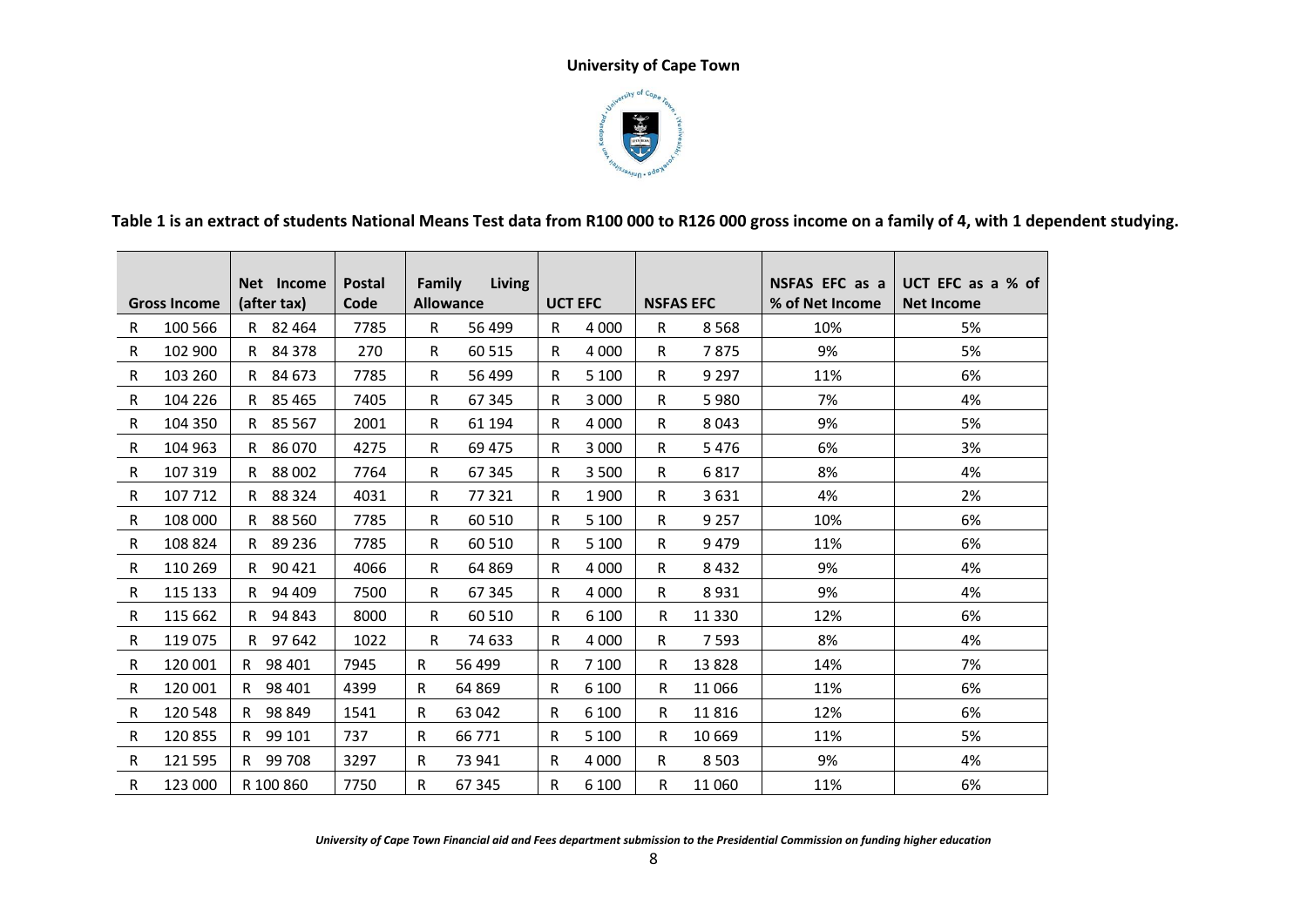

|   | <b>Gross Income</b> | <b>Net</b><br><b>Income</b><br>(after tax) | <b>Postal</b><br>Code | Family | Living<br><b>Allowance</b> | <b>UCT EFC</b> | <b>NSFAS EFC</b> | <b>% of Net Income</b> | NSFAS EFC as a $\vert$ UCT EFC as a % of<br>Net Income |
|---|---------------------|--------------------------------------------|-----------------------|--------|----------------------------|----------------|------------------|------------------------|--------------------------------------------------------|
| R | 123 780             | R 101 500                                  | 4092                  | R      | 64 869                     | 6 100          | 12 088           | 12%                    | 6%                                                     |
| R | 124 200             | R 101 844                                  | 1709                  | R      | 61 194                     | 7 100          | 13 4 15          | 13%                    | 7%                                                     |
| R | 125 520             | R 102 926                                  | 7441                  | R      | 56 499                     | 8 2 0 0        | 15 3 2 1         | 15%                    | 8%                                                     |

*University of Cape Town Financial aid and Fees department submission to the Presidential Commission on funding higher education*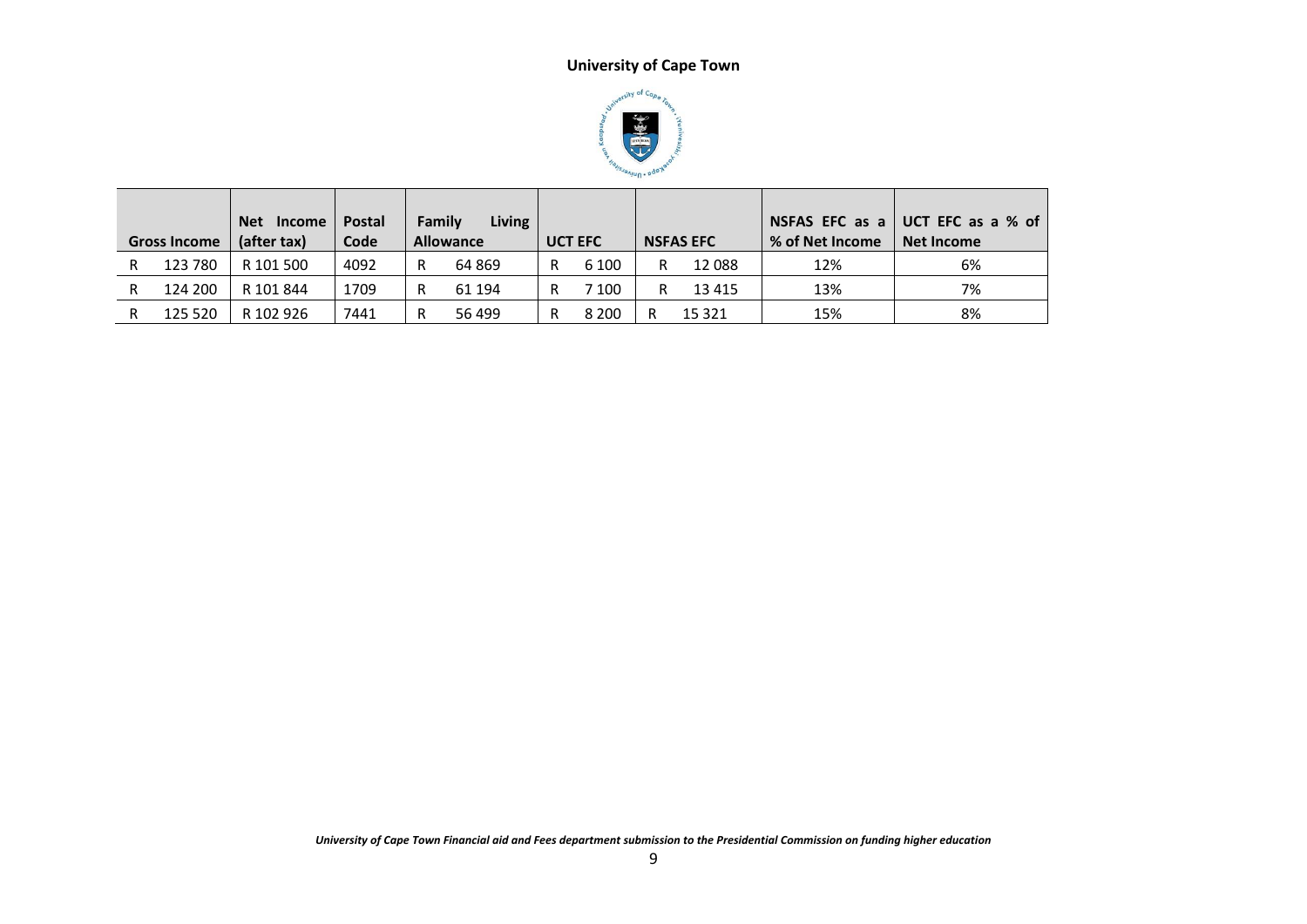

The NMT provides for variation based on where the family lives (i.e. area code) to accommodate for cost of living changes. However the NSFAS EFC ranges from 4% (R3 631) of net income (R88K) to 15% (R15 321) of net income (R102K) in this sample range for the same size family. A R15 321 EFC is clearly unaffordable on a net income of R102 926. It is evident that the NMT needs to be reworked.

In order to alleviate the EFC burden on students, UCT has implemented a UCT EFC, which groups the NSFAS EFC's into ranges and a reduced UCT EFC is applied. Table 2 outlines the adjustment made to the NMT EFC to enable families to better meet their EFC commitments, and reduce the chances of academic exclusion resulting from unaffordable NMT EFC's.

UCT does however require that every student makes an effort to contribute towards their studies and requires a minimum contribution of R1 100. Students that have not been able to meet the contribution are assisted at registration with fees clearance. UCT provides a top up bursaries to financial aid students to meet the shortfall between the cost of study, the NSFAS loan and the EFC.

| <b>NSFAS EFC Eligibility Bands</b> | <b>UCT EFC</b> | <b>NSS EFC Eligibility Bands</b> | <b>UCT EFC</b> |
|------------------------------------|----------------|----------------------------------|----------------|
| $0 - 1$                            | 1100           | 17 000 - 18 999                  | 9300           |
| 2-2999                             | 1350           | 19 000 - 20 999                  | 10400          |
| 3000-3999                          | 1900           | 21 000 - 22 999                  | 11500          |
| 4000-4999                          | 2400           | 23 000 - 24 999                  | 12500          |
| 5000-5999                          | 3000           | 25 000 - 26 999                  | 13600          |
| 6000-6999                          | 3500           | 27 000 - 28 999                  | 14700          |
| 7 000 - 8 999                      | 4000           | 29 000 - 30 999                  | 15700          |
| 9 000 - 10 999                     | 5100           | 31 000 - 32 999                  | 16800          |
| 11 000 - 12 999                    | 6100           | 33 000 - 34 999                  | 17800          |
| 13 000 - 14 999                    | 7100           | 35 000 - 36 999                  | 18900          |
| 15 000 - 16 999                    | 8200           | $37000 - 40000$                  | 19900          |

## **Table 2: NSFAS NMT EFC's vs UCT EFC's**

The UCT financial eligibility cut-off is set at a NSFAS EFC of R40 000, which roughly equates to a gross family income of under R230 000 per annum. The NSFAS allocation however does not meet the need of this eligibility cut-off, and UCT funds not only the bursary shortfall or these students but also NSFAS/UCT loans where the NSFAS allocation is insufficient.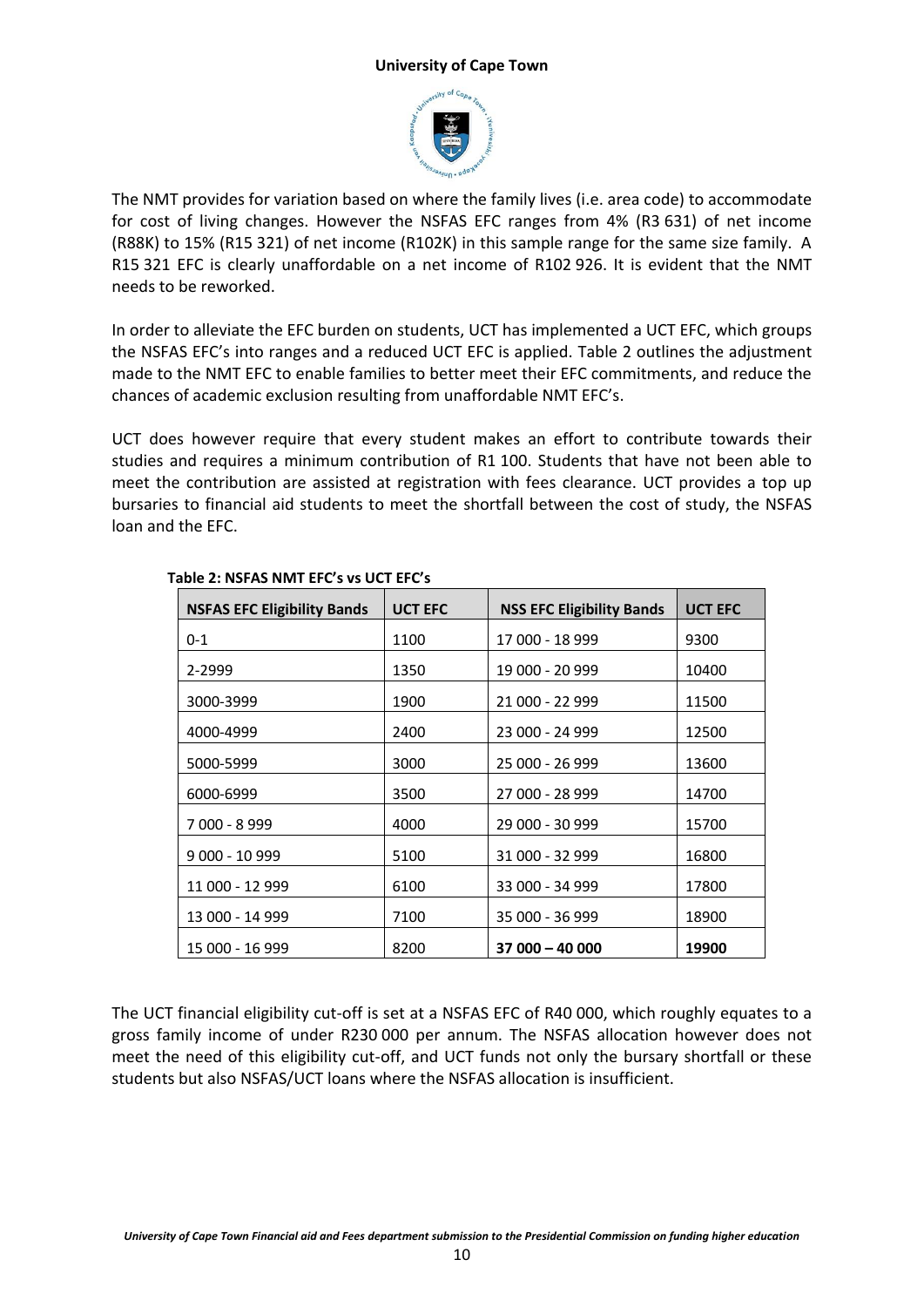

# **4.3 Determining the value of the Award (NSFAS Funding)**

The NMT is a comprehensive programme that determines eligibility and also determines the awards size based on student costs. The allowance parameters have been of annual concern since 2003 when the NMT was made compulsory. In its 2009 submission to the Ministerial review UCT indicated that, "The allowances' parameters for students are unrealistic and not in students best interests in facilitating sound academic experience, e.g. for UCT students, Rent and food for the year is stipulated at R9 746, which is R974.60 a month to pay rent and for food. The test does not even cater for the local transport needs of the students."

For 2016 the recommended allowance in the test is R14 255 for rent and food and travel for students in off-campus accommodation. This equates to R1 425.50 per month for the 10 month academic year for students in Cape Town. The current system creates a vicious cycle that contributes to poor performance as students try to find alternative means to feed themselves. (These same students also need to pass 50% of registered courses (higher at some institutions) in order to continue to receive funding.)

The recent students' protest has also highlighted the serious shortage of accommodation for students in University residences. Students therefore would prefer University residence accommodation as they cannot afford off campus accommodation on the NSFAS allowance rates. To address these problems UCT co-funds all NSFAS funded students and has raised these allowance levels significantly. For 2016, students living off campus receive R5 300 per month (R2970 rent, R1 600 food and R730 travel). Students in self-catering residences receive R1 600 per month, and those living at home receive the travel allowance of R730 per month. Students in a catering residence received R100 per month for incidentals to enable them to buy basic toiletries.

In addition UCT's Student Residence Policy has changed in recent years, and 1st year financial aid/NSFAS students have priority access for student accommodation. This is an extremely positive approach, given the strong link between academic performance and residence accommodation.

It is important that a realistic approach is taken to funding students in order to facilitate academic success. Funding without the vision of success is a wasteful exercise, whilst acknowledging that there are many components to academic success. UCT actively seeks to address these components.

UCT has extensive academic support initiatives, an Early Warning System to identify students at risk in their first year, a First Year Experience Programme and so forth. The DHET's contribution through earmarked grants for teaching development, and foundation programmes plays a pivotal role. However, more still needs to be done to address the ongoing challenges that students experience to ensure that NSFAS funded students' success rates equates to the success of the general student cohort.

The main argument regarding the NSFAS is that its funding is insufficient to award loans to all intellectually talented and deserving students and further, that the threshold of eligibility is too low.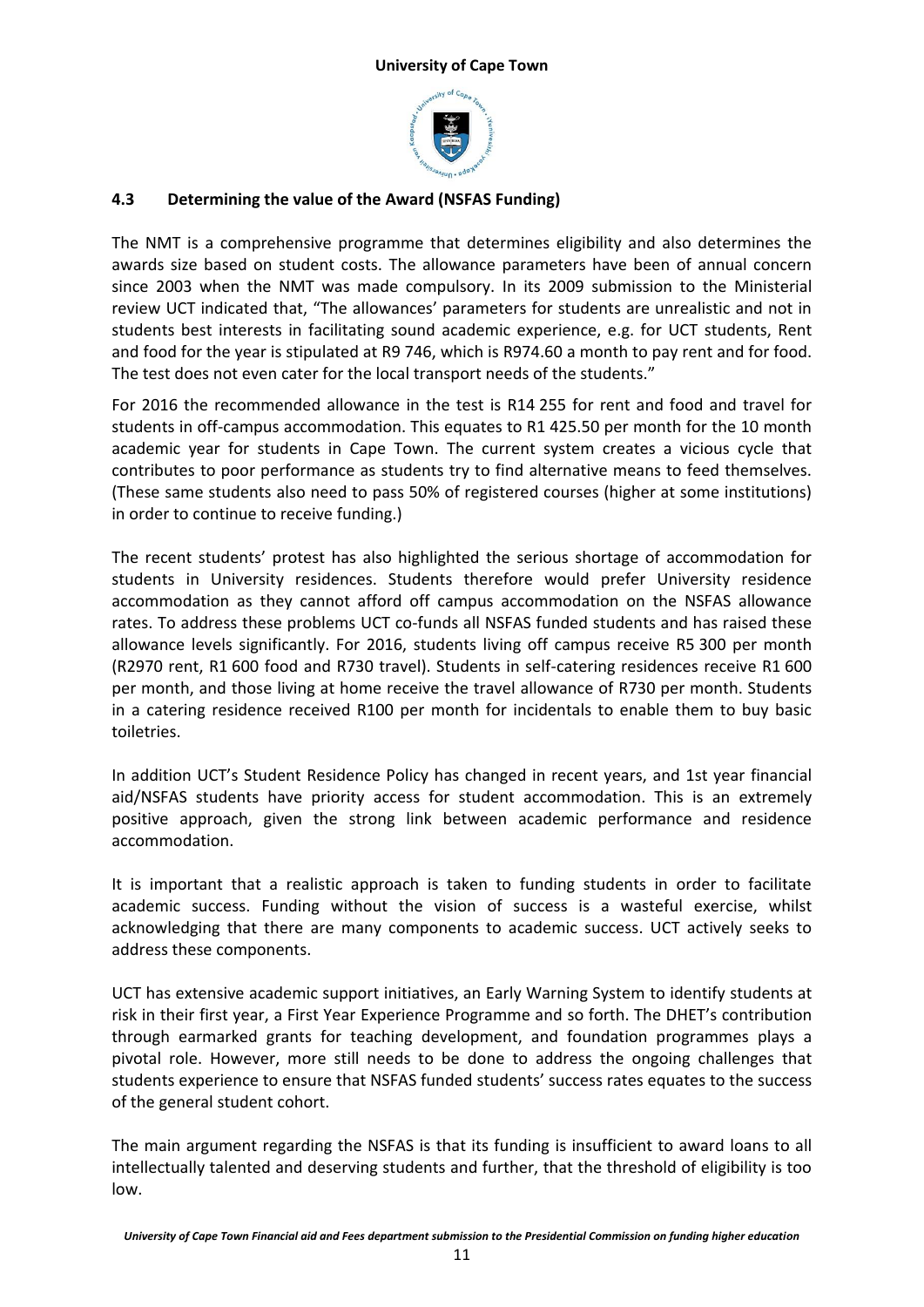

Finding mechanisms to address the leakages and wastage within the current funding constraints coupled with improving the throughput rates could go a long way towards addressing the financial aid needs of the country.

As such, several universities have to find other financial means to support financially needy students who do not receive the NSFAS loans. Given that the NSFAS is critical in expediting person power formation in South Africa, and also in achieving the public good function of higher education by supporting poor students, it is urged that extra resources be injected into the scheme. The Task Team considers the strengthening of the NSFAS as necessary to provide full funding to all who need. There is also a great danger in Ministerial capping of tuition fees since a university like UCT is only able to provide top-up funding as described above through crosssubsidising financial aid students and gap students (see below) form the higher fees paid by upper class students.

## **4.4 The "Missing Middle" and UCT's GAP Funding Programme**

The 2009 Ministerial Review stated that, "the Review Committee found that in the current NSFAS scheme, students who are the children of lower middle income public sector employees, particularly teachers, nurses, police personnel and lower ranked civil servants, are excluded from qualifying for financial aid because their household income is above the R122 000 per annum qualification threshold, though these parents are often unable to afford higher education for their children."

UCT had already identified this dire need, and in 2008 launched the University Council funded GAP funding programme to cater for the missing middle from the 2009 academic year. At that time UCT was the only institution providing some assistance to the "missing middle". The same NSFAS application process is used by those that do not qualify for financial aid, who are automatically considered for GAP funding against the University approved criteria outlined in Table 4.

| Table 3: UCT GAP Funding<br>(Missing Middle) Income<br>eligibility bands<br><b>Gross Income Band</b> | Percentage Bursary towards<br>total course fee costs |
|------------------------------------------------------------------------------------------------------|------------------------------------------------------|
| R230 001 - R329 999                                                                                  | 50%                                                  |
| R330 000 - R429 999                                                                                  | 40%                                                  |
| R430 000 - R529 999                                                                                  | 30%                                                  |
| R530 000 - R550 000                                                                                  | 20%                                                  |

Eligible GAP funded students are provided with a bursary and a loan subject to their study accommodation type. The loans offered are:

- R44 000 NSFAS/UCT loan offer to students in residence and private accommodation, including local students approved by SFA for residence or private accommodation.
- R13 000 NSFAS/UCT loan offer to students living at home.

For GAP Students with undergraduate siblings at UCT; the 2nd and subsequent siblings will receive a 50% course fees bursary.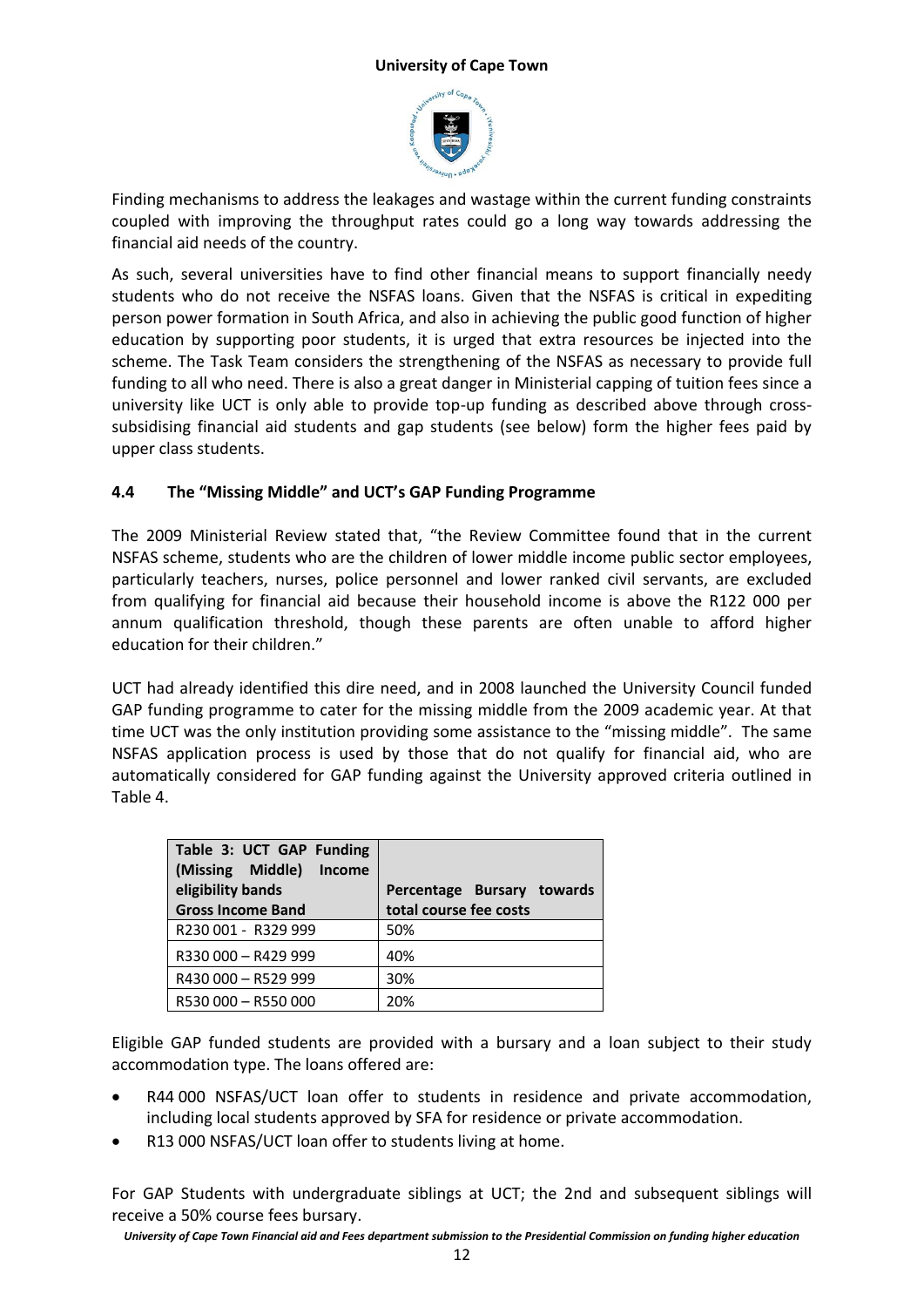

Table 5 outlines the growth in demand for GAP funding since 2009, has been fairly significant and is a clear indicator of the growing need for assistance to these students to enable access to higher education. The rise in numbers after the first 2 years is attributed to greater awareness of the ability to access financial assistance to study at UCT.

| Year | <b>NSFAS/Financial</b> | <b>GAP/Missing</b> | <b>TOTAL</b> |
|------|------------------------|--------------------|--------------|
|      | Aid                    | <b>Middle</b>      |              |
| 2009 | 2585                   | 238                | 2823         |
| 2010 | 2689                   | 259                | 2948         |
| 2011 | 2780                   | 353                | 3133         |
| 2012 | 2736                   | 613                | 3349         |
| 2013 | 2763                   | 652                | 3415         |
| 2014 | 2828                   | 685                | 3513         |
| 2015 | 2687                   | 834                | 3521         |
| 2016 | 2884                   | 911                | 3795         |

### **Table 4: NSFAS and GAP funded students at UCT since 2009**

To ensure fairness, the GAP funding programme was modelled on a part bursary and part loan assistance, to ensure that GAP funded students were similarly funded to financially needy students, i.e. a loan component and a UCT bursary component.

|      | <b>GAP/Missing</b> |   |                |                    |                    |  |
|------|--------------------|---|----------------|--------------------|--------------------|--|
| Year | <b>Middle</b>      |   | <b>Bursary</b> | Loan               | <b>Total Aid</b>   |  |
| 2009 | 238                | R | 128 310        | 3 599 411<br>R     | 3727721<br>R       |  |
| 2010 | 259                | R | 133 750        | 4877942<br>R       | 5 0 1 1 6 9 2<br>R |  |
| 2011 | 353                | R | 200 307        | R<br>6816703       | 7017010<br>R       |  |
| 2012 | 613                | R | 6038226        | 7 5 6 5 8 7 8<br>R | R 13 604 104       |  |
| 2013 | 652                | R | 10 893 244     | R 10 190 851       | R 21 084 095       |  |
| 2014 | 685                | R | 12 016 196     | R 11 866 524       | R 23 882 720       |  |
| 2015 | 834                | R | 13 831 908     | R 20 755 023       | R 34 586 931       |  |
| 2016 | 911                | R | 16 385 819     | R 25 000 000       | R 41 385 819       |  |

#### **Table 5: Cost of financing the UCT GAP Funding Programme since inception (2009)**

The financing of the GAP funding programme is in addition to meet the funding shortfall of NSFAS funded students and to guarantee funding to all financial aid students with a gross family income of less than R230 000. The increase in demand has had a direct cost implication; since 2009 the cost of financing the GAP funding programme was R3.7 million to a projected R41.3 million for 2016.

The racial profile of GAP funded students is relatively static at approximately 79% black students (African, Coloured and Indian) and 21% white students, whilst financial aid/NSFAS students racial profile has been approximately 10% white and 90% black students.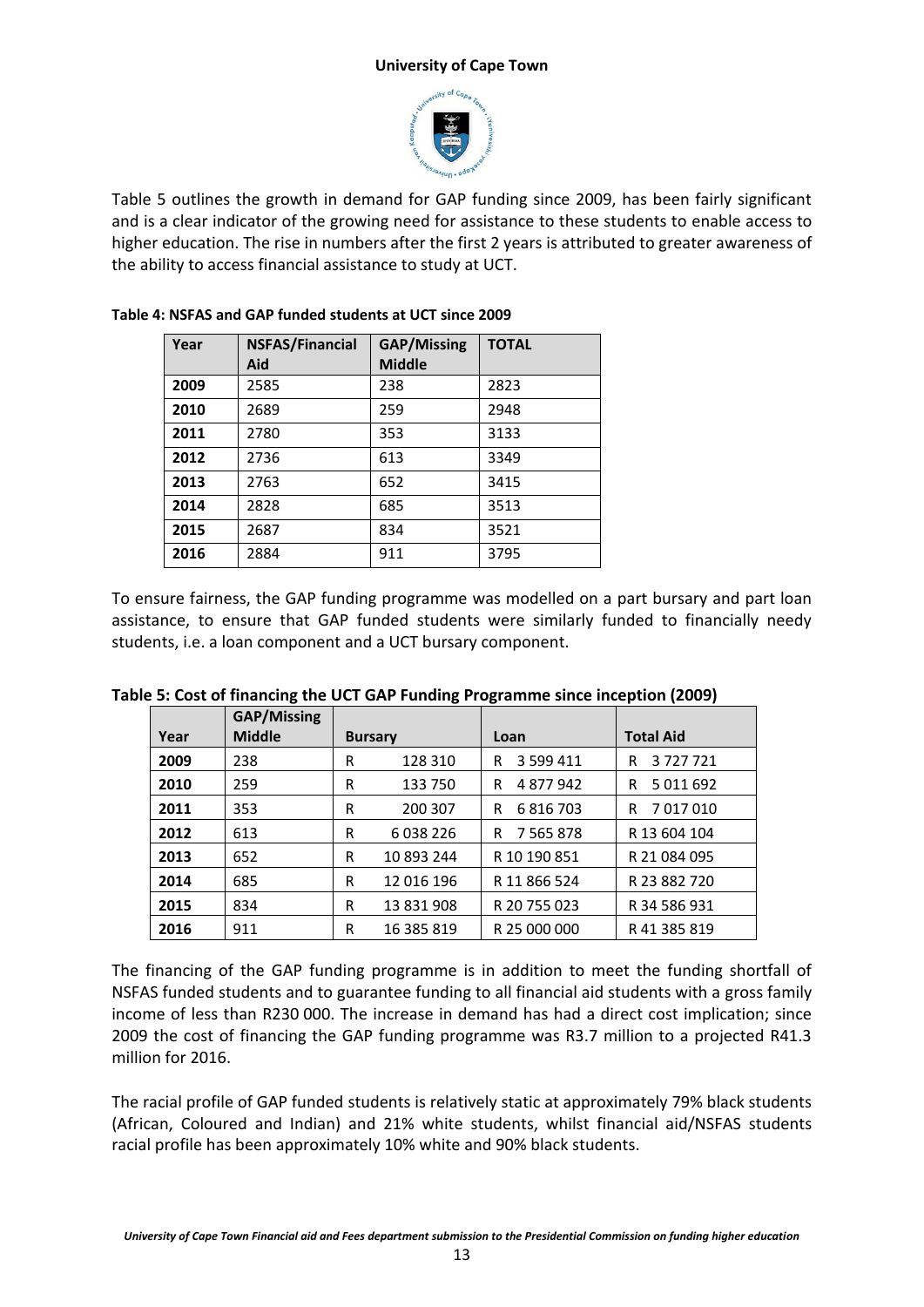

Although there is marginal profile shift, black students remain the largest beneficiaries of student financial support. However it is the nature and the limitations of that support that needs further engagement.

The Chairperson of NSFAS, Mr Sizwe Nxasana (2016) has made public a proposal named Ikusasa Student Financing & Aid Programme (ISFAP) which is based on a public private partnership in which government and the private sector participate to provide funds to students who are studying at tertiary institutions. The aim of ISFAP is to incentivise all stakeholders (government, the private sector, universities, civil society and students) to participate in addressing this critical social need.

The Commission will no doubt be aware of the proposal which is work in progress. As we understand it at the time of writing, according to the proposal, South African capital markets are deep enough to provide funding for ISFAP. The existing loan programme will be updated to make it more suitable for proposed funding. The intention is to develop an open platform software system to centrally manage the loan application process, activation and disbursements. The qualifying criteria will be increased to R600 000 household income to cover the "missing middle" The upper cap to be scientifically determined. Banks' participation will allow for significant investment in the origination and risk management of student loans. This will improve student participation and significantly improve recovery rates, thus reducing the cost to government. Banks are an integral part of the origination and verification process –speed of setup and experience in managing funding vehicles. Students apply at universities but complete the income and FICA verification and "proof of income" process at any local participating bank. A flexible repayment profile that is sensitive to a student's expense commitments once the repayment threshold is triggered. This is especially important in South Africa where young graduates play the role of bread-winner in their families. Poor students from households earning R150 000 and less get 100% subsidy. Subsidy level reduces as household income increases up to R600 000. The intention is to provide funding for students whose household income does not exceed R600 000 per annum. A sliding scale (same as what we use for GAP funding at UCT) will be applied.

The University fully supports this initiative and believes that it will go a long way towards addressing some of the inefficiencies with the current financial aid processes at NSFAS. The private sector has significant expertise and investment in collections processes and systems. Useful additional data can be utilised to ensure more successful collections. In addition to normal collections processes, repayments can be processed through existing PAYE structures, which should require little additional investment in systems and development required. This will address the repayment challenges faced by NSFAS. Realising that most of the drop outs happen at first year, focus will be on this cohort and a full grant covering the full cost of study will be provided. The cohort of continuing students (second year until graduation) would then qualify to part grant and part loan. As the student progresses, the grant reduces and the loan component increases. The final year programme will be phased out and students will no longer get a full bursary but a 100% loan. The student would only start repayment once they have graduated and are earning above the income tax threshold, and interest is waived until completion.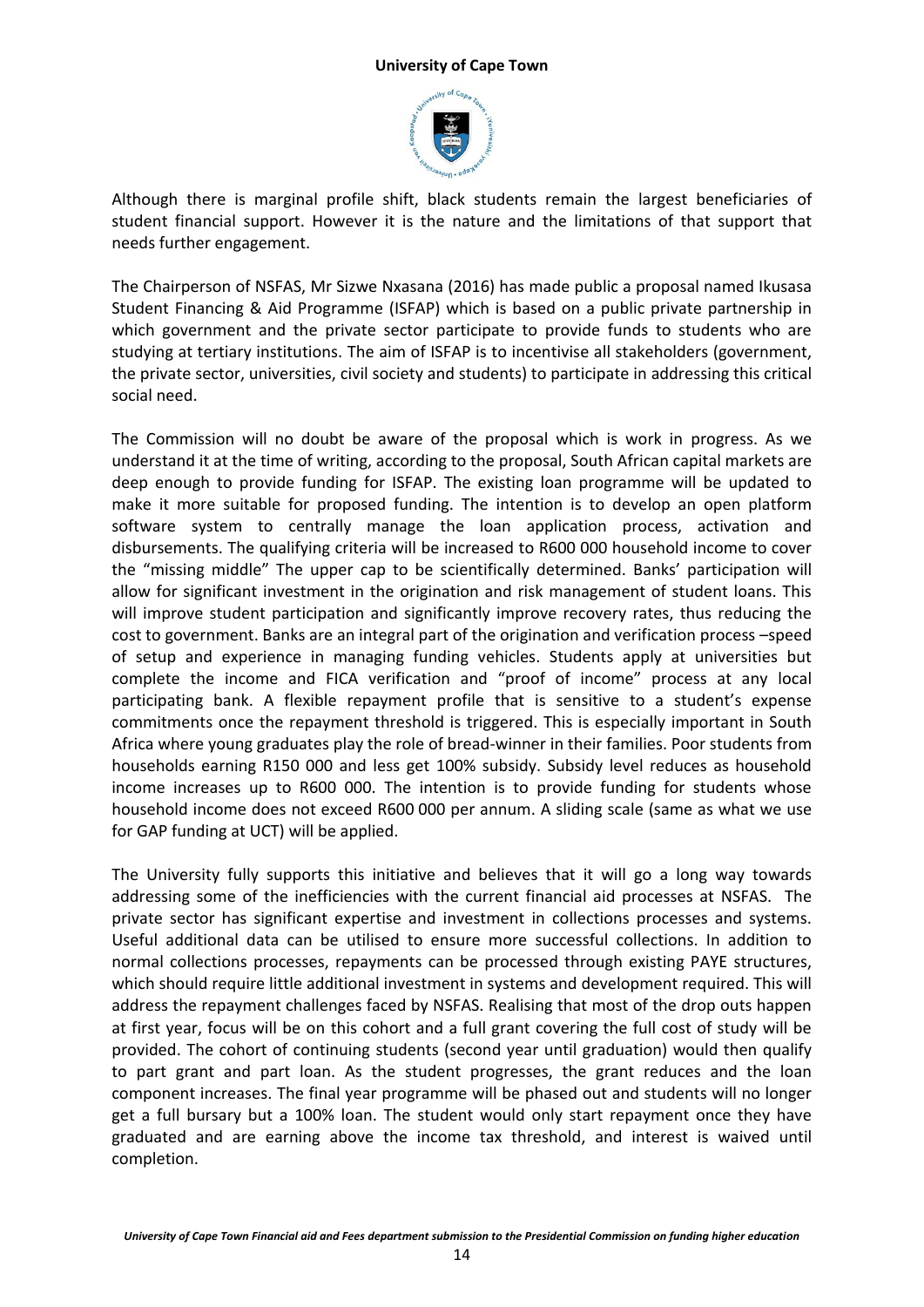

# **5. Role of the private sector (corporates) in funding students**

In an address to the Ernst & Young Strategic Growth Forum Africa in Sandton (02 November 2016) the Deputy President of the Country, Cyril Ramaphosa challenged the private sector to provide more funding to higher education. He stated that government was already funding higher education through the R9.5bn provided to the National Student Financial Aid Scheme (NSFAS) bursaries and loans, but there's a need to leverage more funding for student in financial need.

The Deputy President stated that "no country has achieved what we want to achieve without affordable and accessible education and what was needed is to move with speed and purpose to address these fundamental issues of access, transformation and quality outcomes (see Business Day, 03 November 2015). This call was further made by the then Minister of Finance, Mr Nhlanhla Nene when he delivered his budget speech on February 2016. The Minister of Higher Education and Training has repeatedly indicated that the country cannot afford free higher education for all and therefore the wealthy must pay. The Minister also stated that the private sector needs to also contribute as they also benefit from the graduates produced by the Universities.



# **Figure 3: 2015 Undergraduate financial aid support at UCT in 2015**

Source: UCT own data

Figure 2 shows that in 2015 corporate sponsors contributed R234 million (16%) towards financially deserving students while NSFAS total contribution amounted to R154 million (11%). The NSFAS funding includes R118 million made as part of the NSFAS main allocation and R36 million conduit funding received through NSFAS. Funding from own resources and other through UCT amounts for R206 million (14%). Other payments including private student loans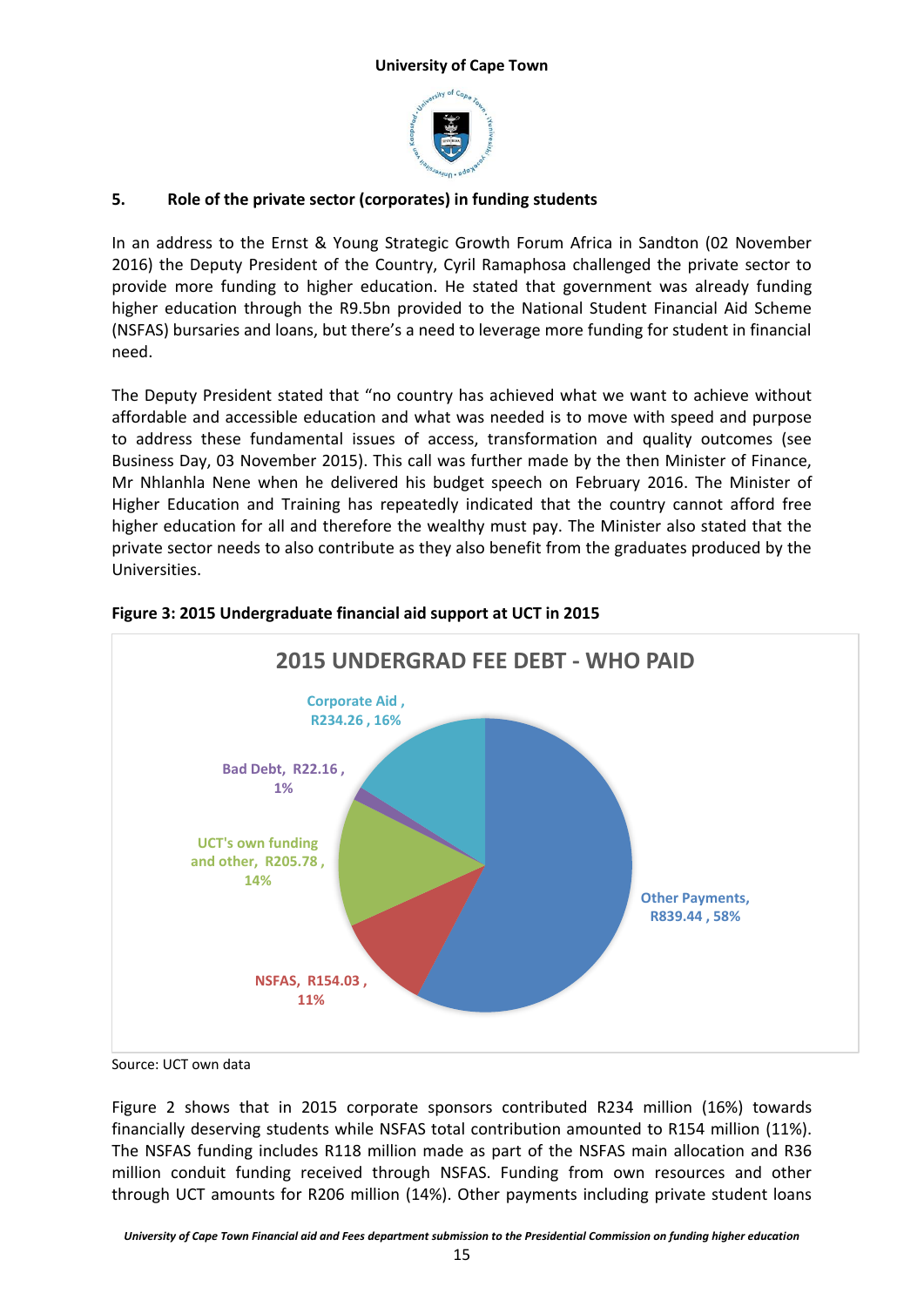

and fee paying parent amount to R839 million (58%) and forms the biggest chunk of funding for UCT.

It is our view that other comparable universities including WITS, Stellenbosch, Pretoria and Johannesburg would have a sizeable amount of their fees paid through their own or corporate funding. Engagements with the private sector should be done in such a way that allows the corporates to continue to operate their own bursary schemes in addition to any required participation in a general funding scheme. Any loss of corporate funding would represent a huge loss to the system already in dire need of financial aid for deserving students.

JET Education Services Report (2015) states that it is difficult to measure the full extent of corporate social spending in South Africa, nevertheless education always ranks at the top of private social investments. According to the Report, in 2012 businesses contributed R1.3 billion to different education programmes, from pre-primary to tertiary and adult education. The Report further states that these figures are probably underestimated, as CSI budgets do not usually include company products, services and employee time, which are normally included in foreign donors' aid budgets. Furthermore, the Trialogue surveys are mainly on large corporations and do not include the small and medium enterprises, which the Perold & Associates (2012) estimate to contribute more than R4 billion a year to education. Overall, the local corporate sector financing to South Africa's basic and higher education sector surpasses by and large official development assistance (ODA) from traditional bilateral and multilateral donors, which in 2011 and 2012 was reported to be merely between R150 to R300 million (National Treasury, 2012).

## **6. Public Accountability versus institutional autonomy**

The 1997 White Paper affirms the principles of academic freedom, institutional autonomy and public accountability. Public accountability requires that institutions receiving public funds be able to report on the following: the effective and efficient spending of the funds; the results that they achieve with the resources; and how they have met national policy goals and priorities. Within the higher education system there is a growing recognition of the importance of accountability regarding the use of funds, accompanied by an increased reliance on cyclic planning, monitoring and evaluation of the utilisation of funds and the implementation of initiatives.

The University is well aware that as public institutions, and with the use of public funds, public accountability is paramount and there is no justifiable reason why universities should not be expected to account like other state entities for the use thereof. It is our view that the current measures in place including the submission of audited financial statements, an annual report, progress reports and audited factual findings reports are adequate for ensuring greater public accountability. In conjunction with Universities South Africa, the Department is embarking on a process to develop a set of indicators that can be used for determining the financial health of universities.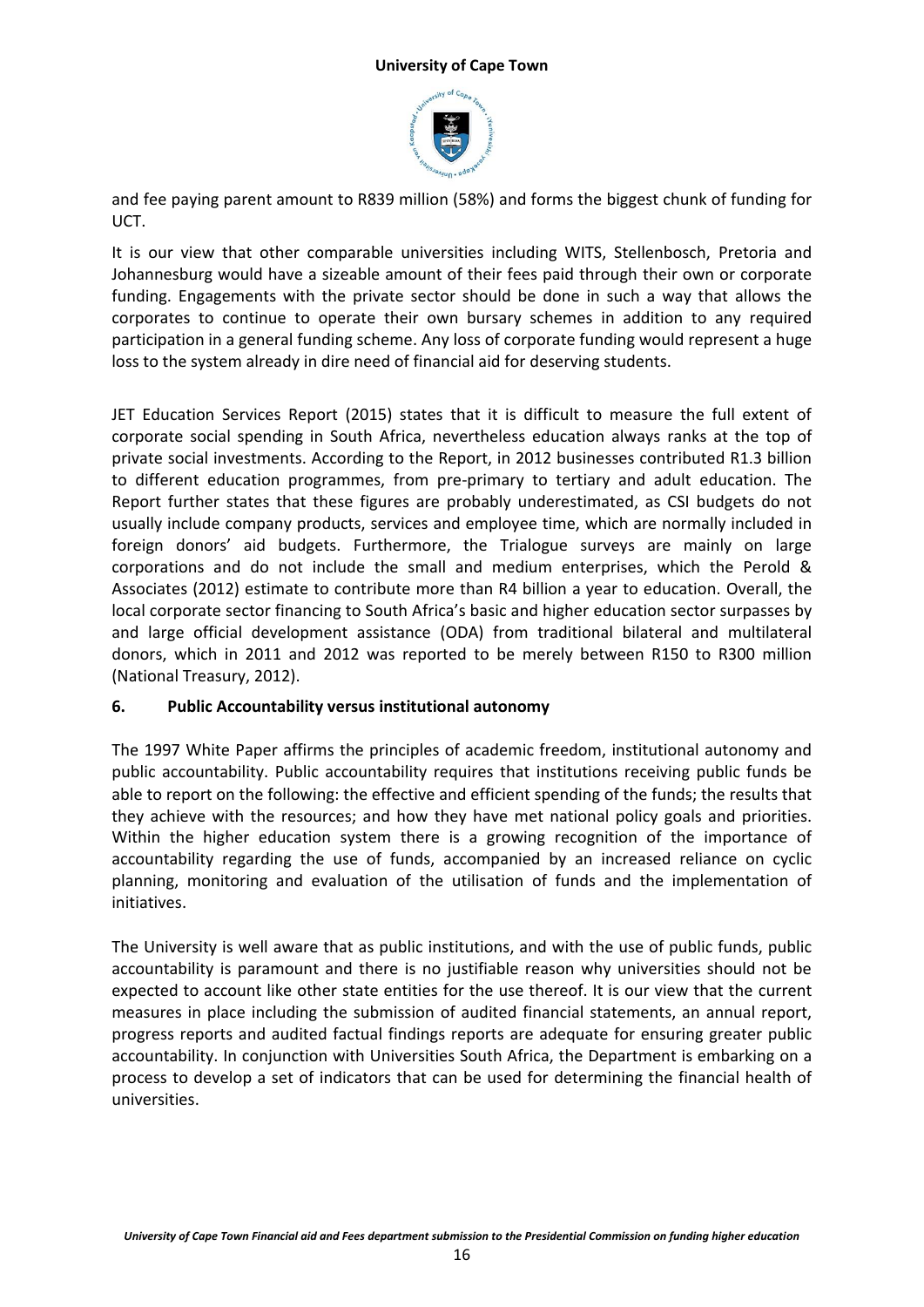

## **7. Conclusion**

We aware of the tight deadlines set for the Commission but believe that there are enough reports on the funding of higher education to assist the Commission make informed and pragmatic recommendations on the progressive introduction of free fee higher education for the poor. The student protests in 2015 were a watershed moment for the country and the subsequent violence and destruction which followed up to this day requires a fundamental policy shift about the investments that government must make in ensuring that it delivers on its constitutional duty to remove financial barriers to higher education. Given the current economic climate, there is no doubt that government on its own cannot shoulder the burden of free fee education for all. Our submission shows the extent to which other stakeholders, including the corporate sector and the university, through the levying of tuition fees contribute towards ensuring that poor and working class students are funded at UCT.